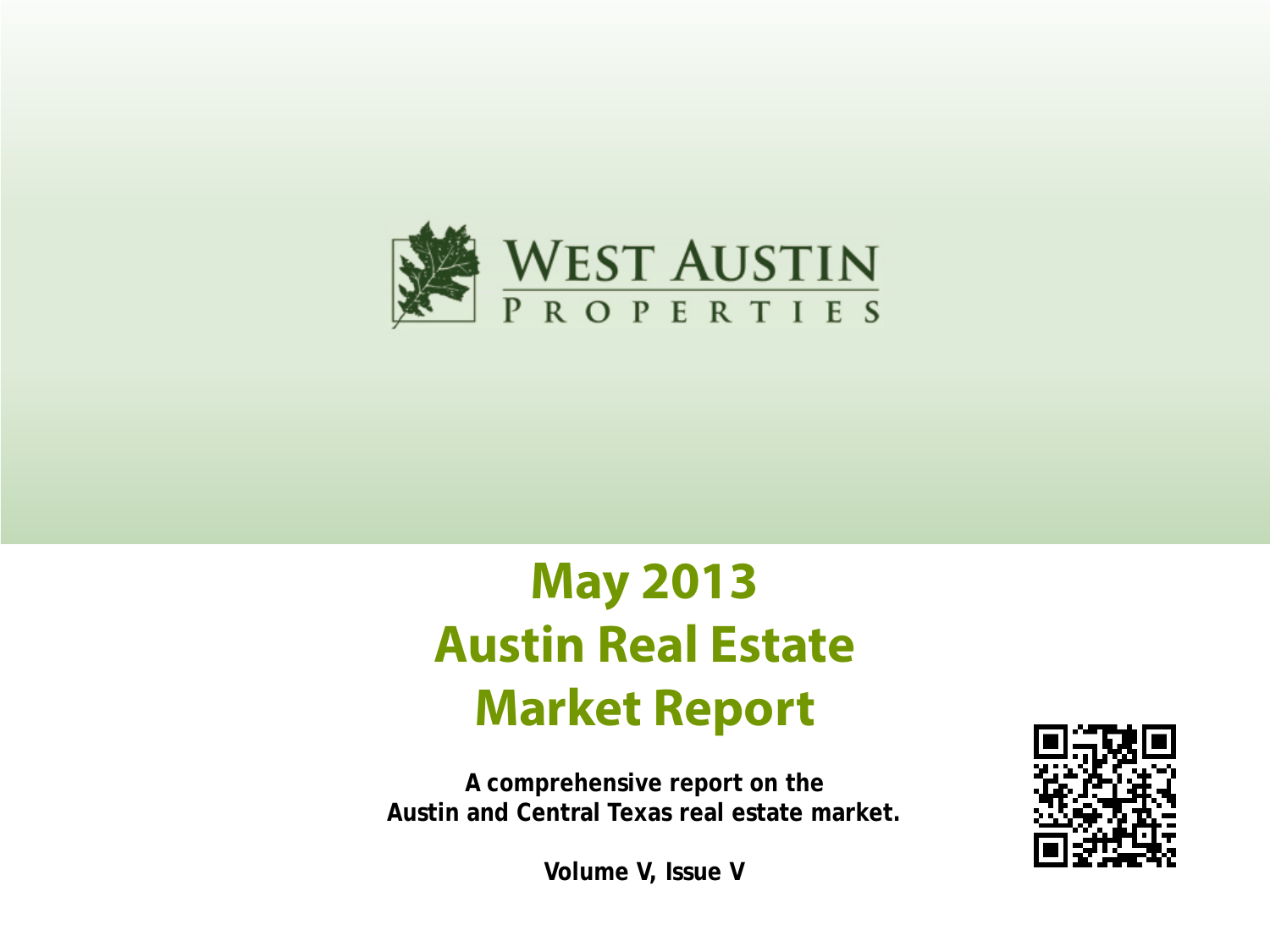## **Year to Date Sales – April 2013**





WEST AUSTIN PROPERTIES 3312 River Road · Austin, TX 78703 Direct (512) 345-1252 · Email [Laura@westaustin.com](mailto:Laura@westaustin.com) © Copyright 2013 All Rights Reserved.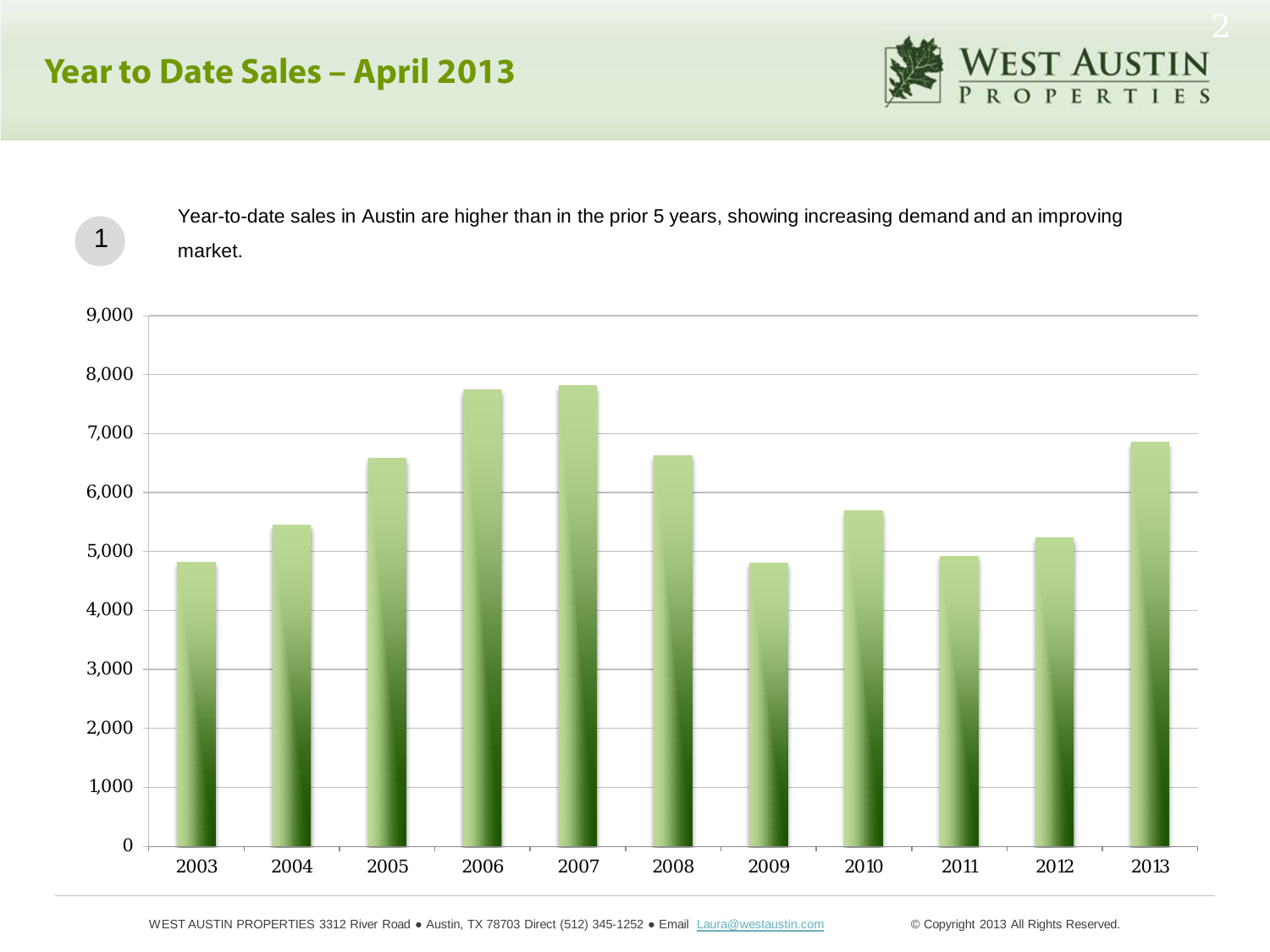2



The chart below follows the trends of numbers of homes sold during any given month. Last month there were 2,317 homes sold in Austin, Texas. More homes sold in April than in the prior 7 years during that month!

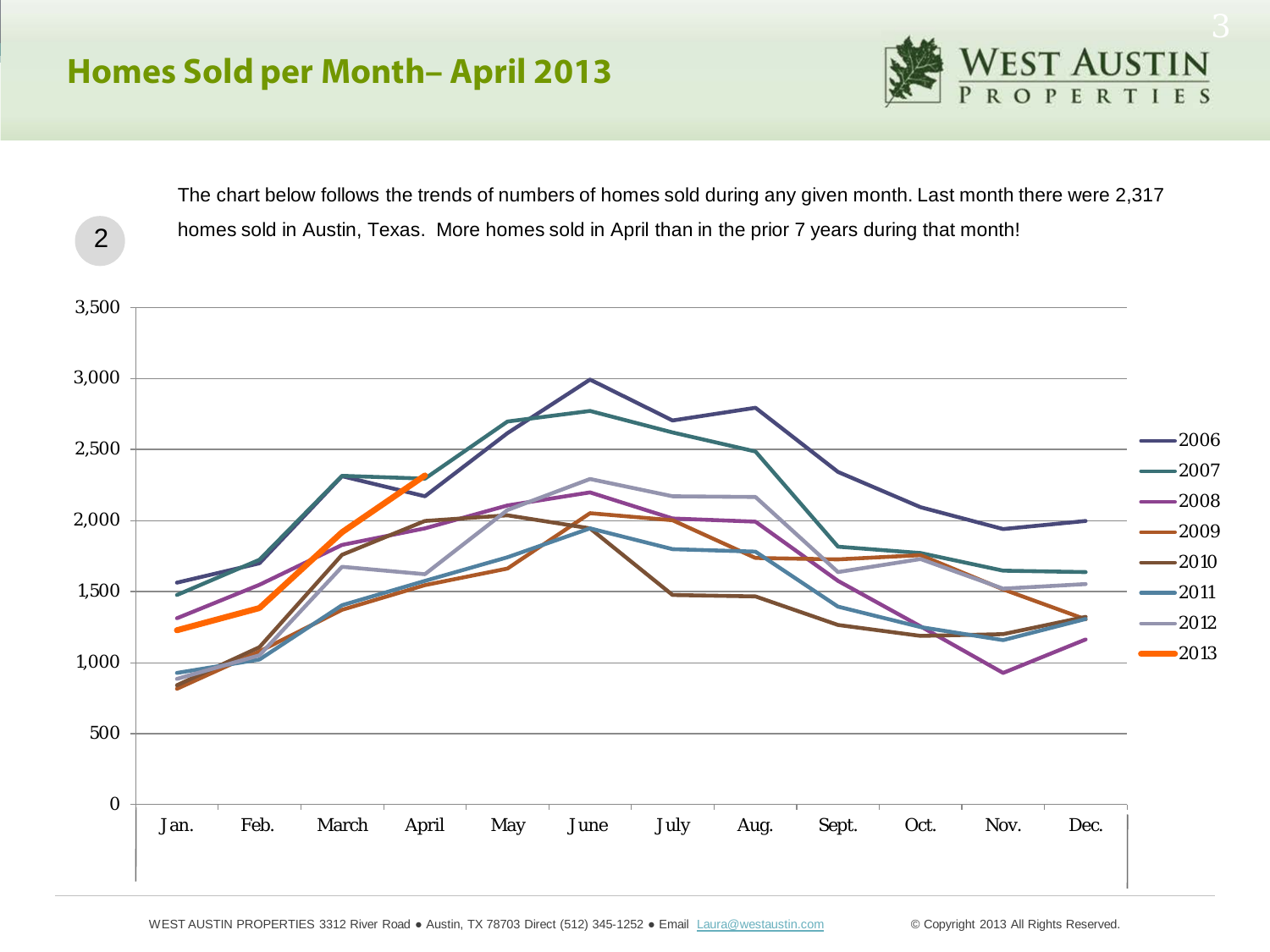## **Homes For Sale– April 2013**



3

The chart below follows the trends of number of homes for sale during any given month. At the beginning of March, there were 5,325 homes for sale in Austin, Texas. There are fewer homes for sale at this time than in the last 7 years. **There are 24.8% fewer homes for sale than last year at this time.** 

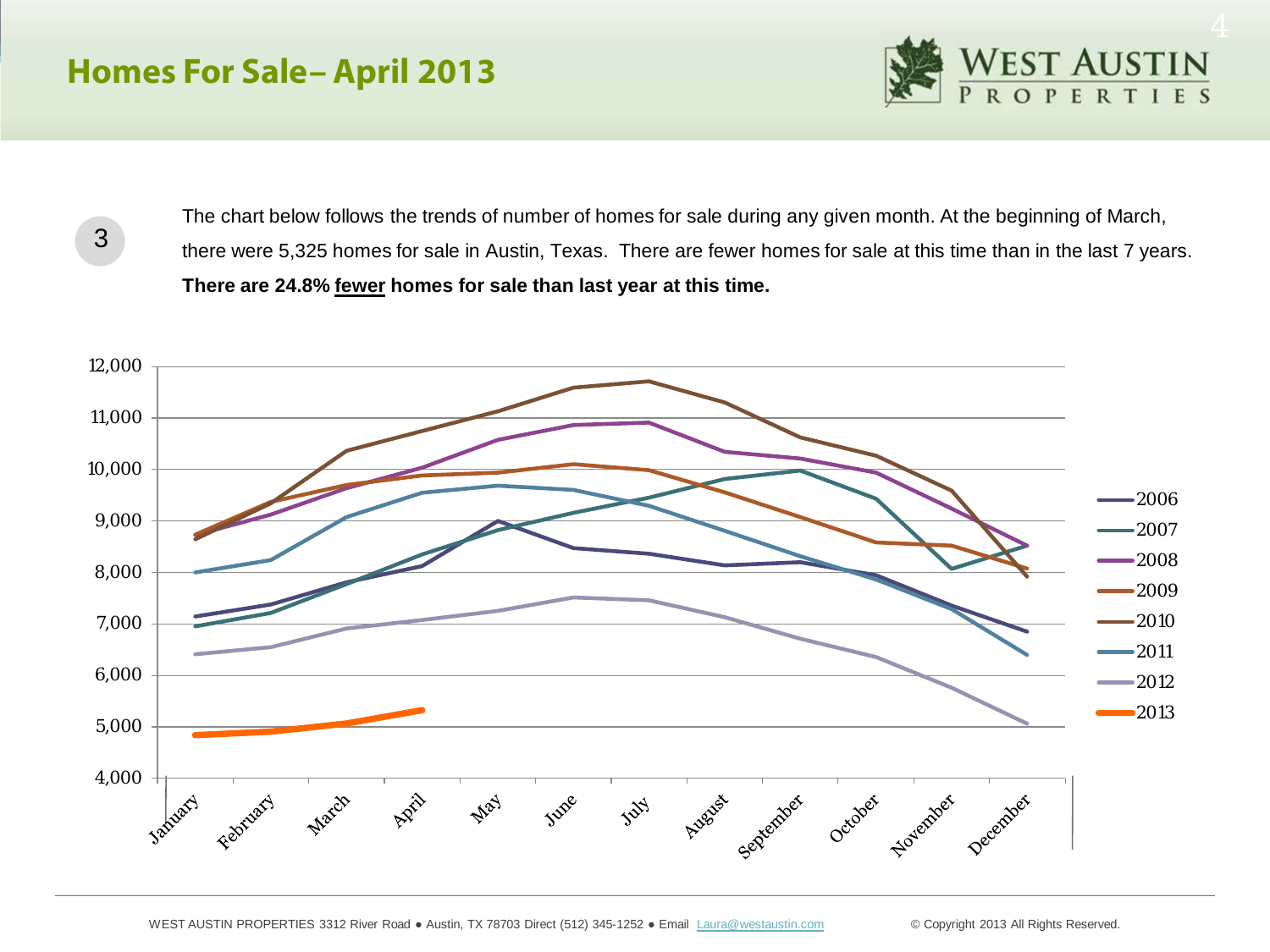## **Pending Sales per Month– April 2013**

4



The chart below tracks the number of Pending Sales in the market. These are homes that are Under Contract that have yet to close. This month there are 4,367 homes Pending in Austin, Texas. **This is the highest number of April pendings in the last 7 years.** Because of qualifying, mortgage and approval rates it is taking longer to go from contract to close.

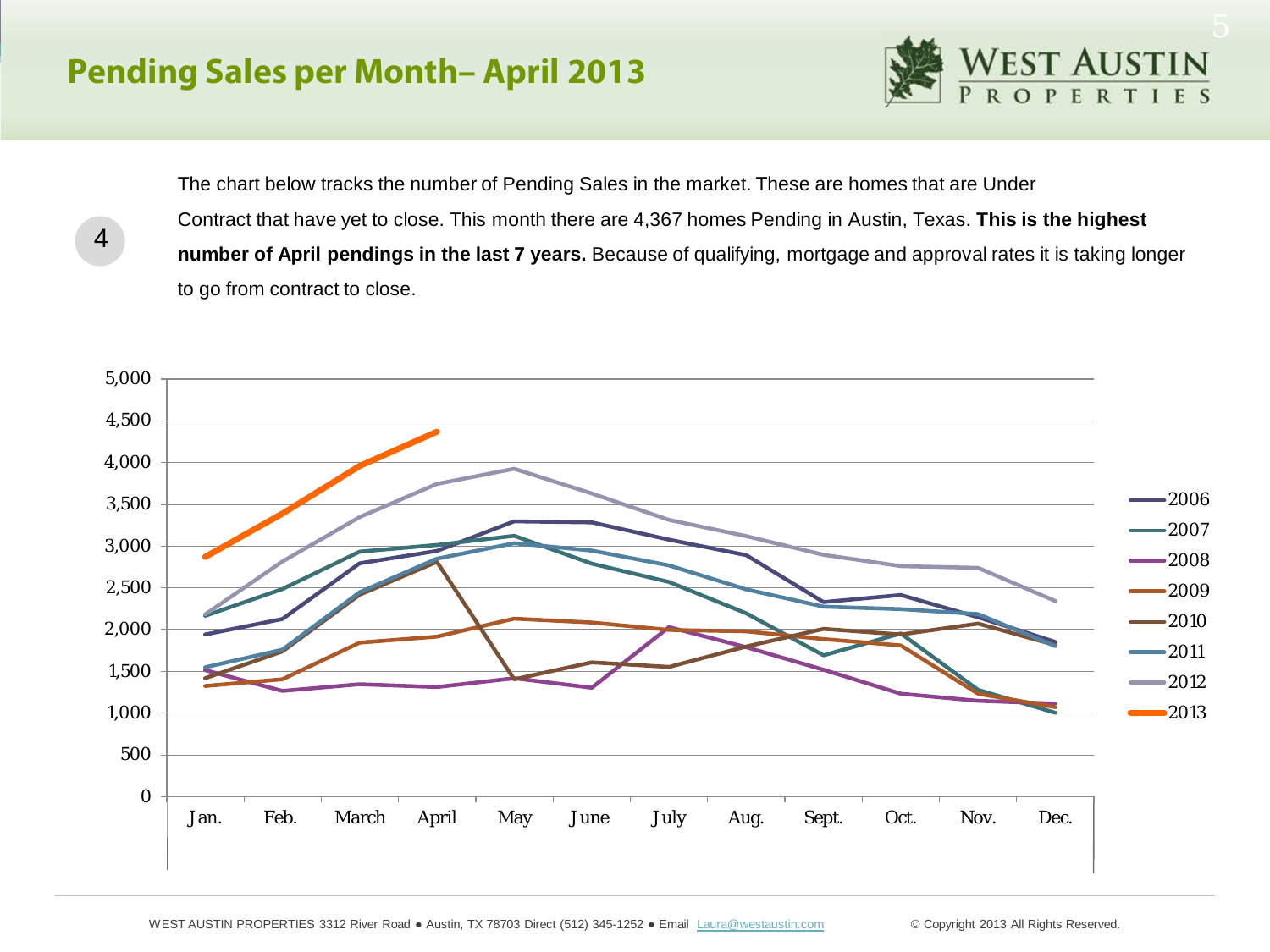# **Home Sales by Price Band-April 2013**



5

Overall we are in an Extreme Seller's Market with 2.30 months of inventory. On average, home prices are showing Moderate Appreciation. However, the Market is different based on demand and the number of homes for sale in each price range. Homes valued under \$2M are in a Normal or Extreme Seller's Market.

| <b>Price Range</b>       | # of Sold | <b>Active Listings</b>         | <b>Months of Inventory</b> | <b>Market</b>                   |  |
|--------------------------|-----------|--------------------------------|----------------------------|---------------------------------|--|
| \$0-\$100k               | 112       | 251                            |                            | 2.24 Extreme Sellers Market     |  |
| \$100-\$200k             | 826       | 1256                           |                            | 1.52 Extreme Sellers Market     |  |
| \$200-\$300k             | 592       | 1109                           |                            | 1.87 Extreme Sellers Market     |  |
| \$300-\$400k             | 339       | 742                            |                            | 2.19 Extreme Sellers Market     |  |
| \$400k-\$500k            | 182       | 521                            |                            | 2.86 Extreme Sellers Market     |  |
| \$500-\$600k             | 67        | 305                            |                            | 4.55 Normal Sellers Market      |  |
| \$600-\$700k             | 53        | 234                            |                            | 4.42 Normal Sellers Market      |  |
| \$700-\$800k             | 23        | 175                            |                            | 7.61 Balanced Market            |  |
| \$800-\$900k             | 34        | 108                            |                            | 3.18 Normal Sellers Market      |  |
| \$900-\$1M               | 14        | 81                             |                            | 5.79 Normal Sellers Market      |  |
| $$1-$2M$                 | 59        | 352                            |                            | 5.97 Normal Sellers Market      |  |
| \$2-\$3M                 |           | 104                            |                            | 13.00 Extreme Buyer's Market    |  |
| \$3M <sub>5</sub>        |           | 87                             |                            | 21.75 Extreme Buyer's Market    |  |
| <b>Overall MKT</b>       | 2313      | 5325                           |                            | 2.30 Extreme Seller's Market    |  |
|                          |           |                                |                            |                                 |  |
| 12+ Months of Inventory  |           | <b>Extreme Buyer's Market</b>  |                            | High Depreciation               |  |
| 9-12 Months of Inventory |           | Normal Buyer's Market          |                            | Moderate Depreciation           |  |
| 6-9 Months of Inventory  |           | <b>Balanced Market</b>         |                            | <b>Flat/Slight Depreciation</b> |  |
| 3-6 Months of Inventory  |           | Normal Seller's Market         |                            | Moderate Appreciation           |  |
| 0-3 Months of Inventory  |           | <b>Extreme Seller's Market</b> |                            | High Appreciation               |  |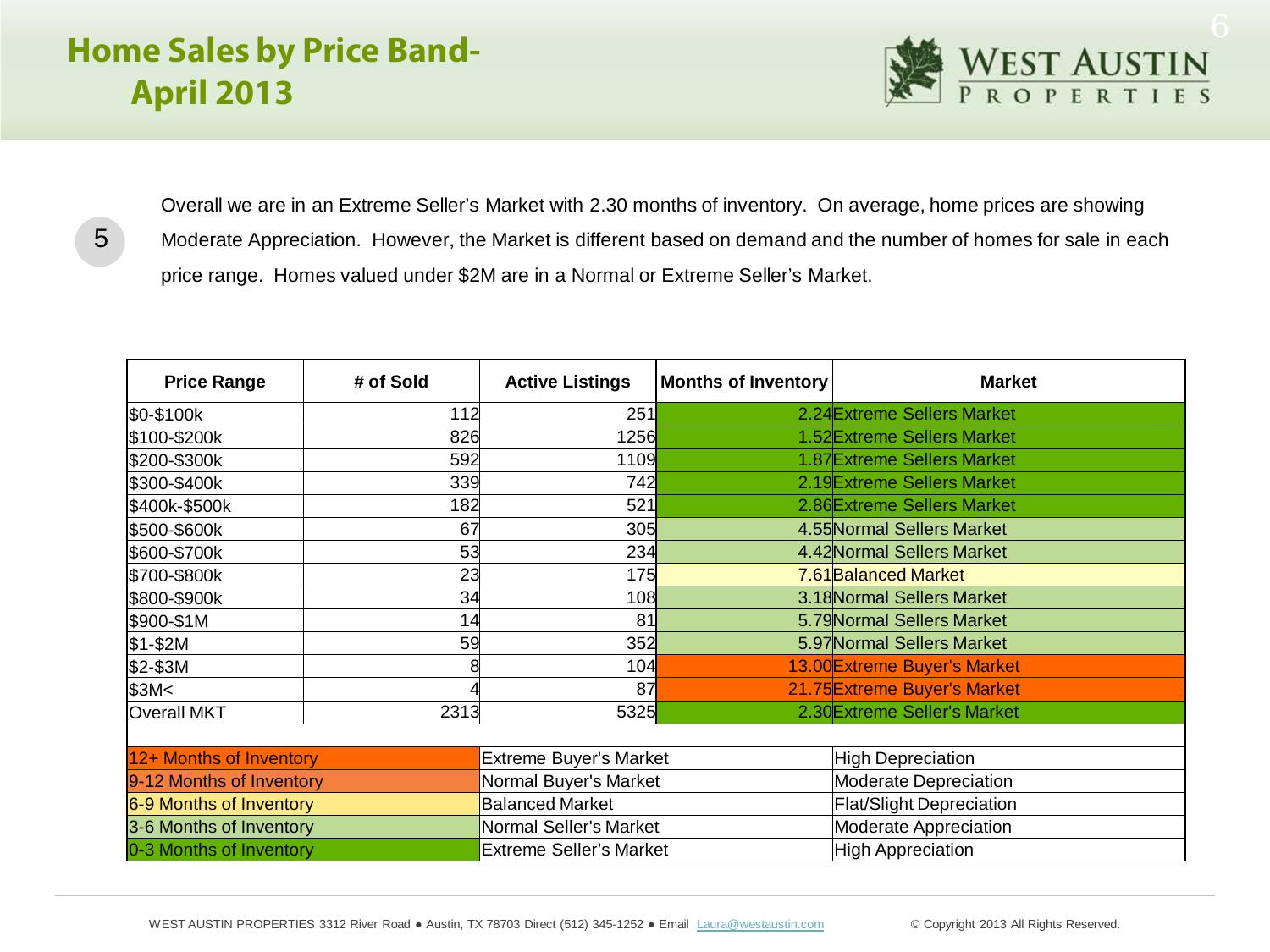# **Home Sales by Zip Code-April 2013**



The chart below provides details on how well each Zip Code is currently selling and the impact on home values. Sixteen out of 19 zip codes have less than 3 months of inventory and are defined as in an Extreme Seller's Market. 

| <b>Zip Code</b>          | # of Solds | <b>Active</b><br><b>Listings</b> | <b>Months of</b><br>Inventory |      | <b>Median Sales price</b>       | <b>Avg DOM</b> |  |
|--------------------------|------------|----------------------------------|-------------------------------|------|---------------------------------|----------------|--|
| 78701                    | 28         | <b>50</b>                        |                               | 1.79 | \$344,950                       | 38             |  |
| 78702                    | 22         | 31                               |                               | 1.41 | \$264,000                       | 27             |  |
| 78703                    | 33         | 65                               |                               | 1.97 | \$830,000                       | 69             |  |
| 78704                    | 36         | 52                               |                               | 1.44 | \$409,000                       | 20             |  |
| 78705                    | 3          | 6                                |                               | 2.00 | \$605,000                       | 3              |  |
| 78717                    | 42         | 39                               |                               | 0.93 | \$284,100                       | 29             |  |
| 78722                    |            | 5                                |                               | 0.71 | \$272,800                       | 39             |  |
| 78727                    | 23         | 17                               |                               | 0.74 | \$235,900                       | 10             |  |
| 78730                    | 21         | 53                               |                               | 2.52 | \$798,000                       | 84             |  |
| 78731                    | 34         | 63                               |                               | 1.85 | \$505,000                       | 56             |  |
| 78732                    | 36         | 91                               |                               | 2.53 | \$399,500                       | 66             |  |
| 78733                    | 13         | 43                               |                               | 3.31 | \$1,099,000                     | 70             |  |
| 78734                    | 47         | 219                              |                               | 4.66 | \$384,000                       | 64             |  |
| 78735                    | 25         | 54                               |                               | 2.16 | \$511,250                       | 22             |  |
| 78739                    | 35         | 25                               |                               | 0.71 | \$385,410                       | 18             |  |
| 78746                    | 36         | 133                              |                               | 3.69 | \$902,000                       | 51             |  |
| 78749                    | 54         | 18                               |                               | 0.33 | \$273,500                       | 5              |  |
| 78750                    | 38         | 37                               |                               | 0.97 | \$414,750                       | 44             |  |
| 78759                    | 33         | 22                               |                               | 0.67 | \$320,000                       | 12             |  |
| 12+ Months of Inventory  |            | <b>Extreme Buyer's Market</b>    |                               |      | <b>High Depreciation</b>        |                |  |
| 9-12 Months of Inventory |            | Normal Buyer's Market            |                               |      | Moderate Depreciation           |                |  |
| 6-9 Months of Inventory  |            | <b>Balanced Market</b>           |                               |      | <b>Flat/Slight Depreciation</b> |                |  |
| 3-6 Months of Inventory  |            | Normal Seller's Market           |                               |      | Moderate Appreciation           |                |  |
| 0-3 Months of Inventory  |            | <b>Extreme Seller's Market</b>   |                               |      | <b>High Appreciation</b>        |                |  |

**Central Austin Northwest Travis Co.**

 

**Southwest Austin** 

**Northwest Austin** 

**West Austin/Westlake**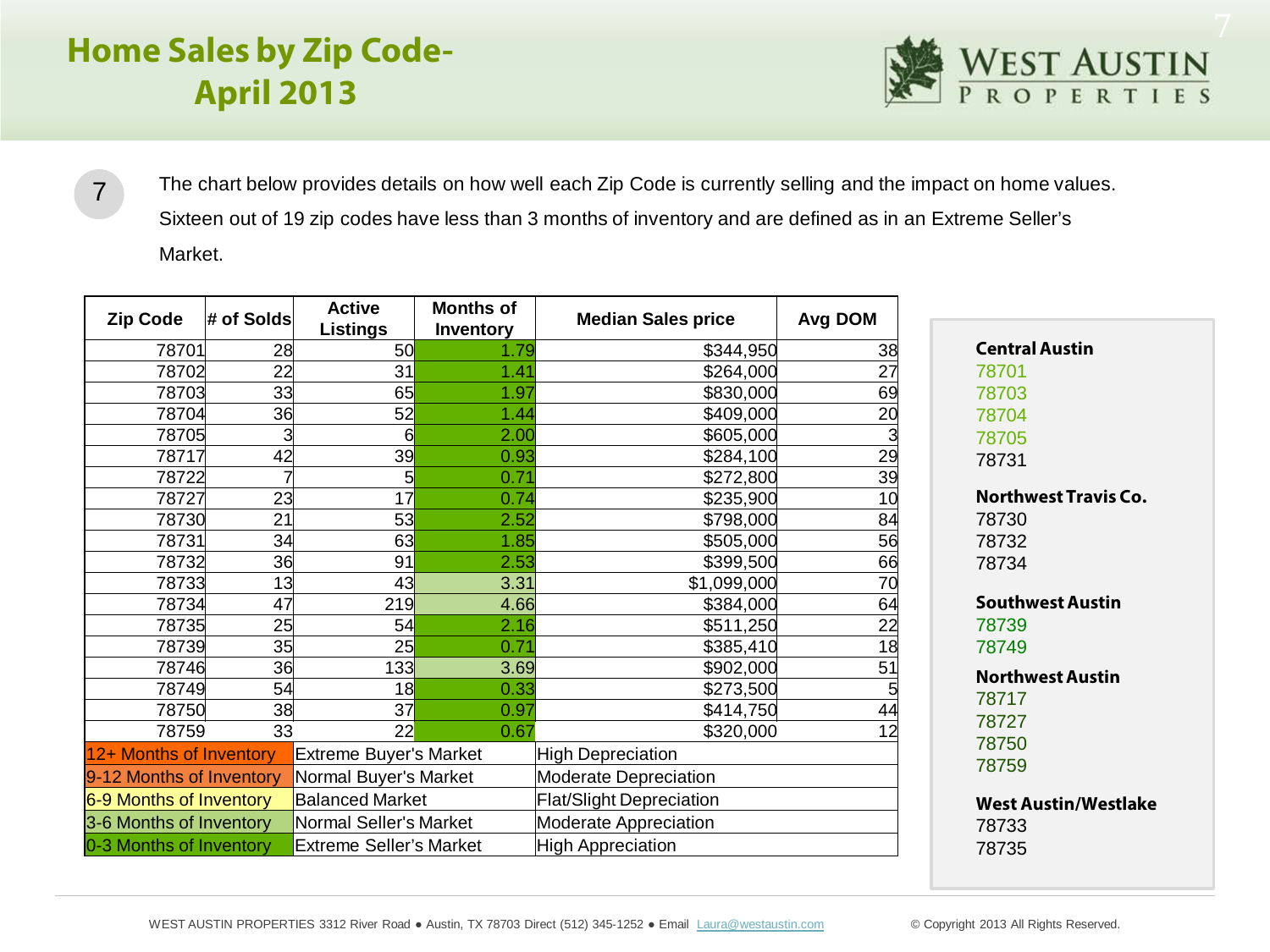### **Absorption Rate: Months of Inventory in Austin 2006-2013**



The **Absorption Rate**, also called "Months of Inventory," is the best indicator of how fast or slow home values are moving up or down. The formula is the number of homes on the market divided by the number of homes sold in the prior month. With 6 to 9 months of inventory, the market is called **Balanced**, and home values remain stable with slight decreases or increases possible. Below 6 months is called a Seller's Market, as home prices slightly increase due to demand.

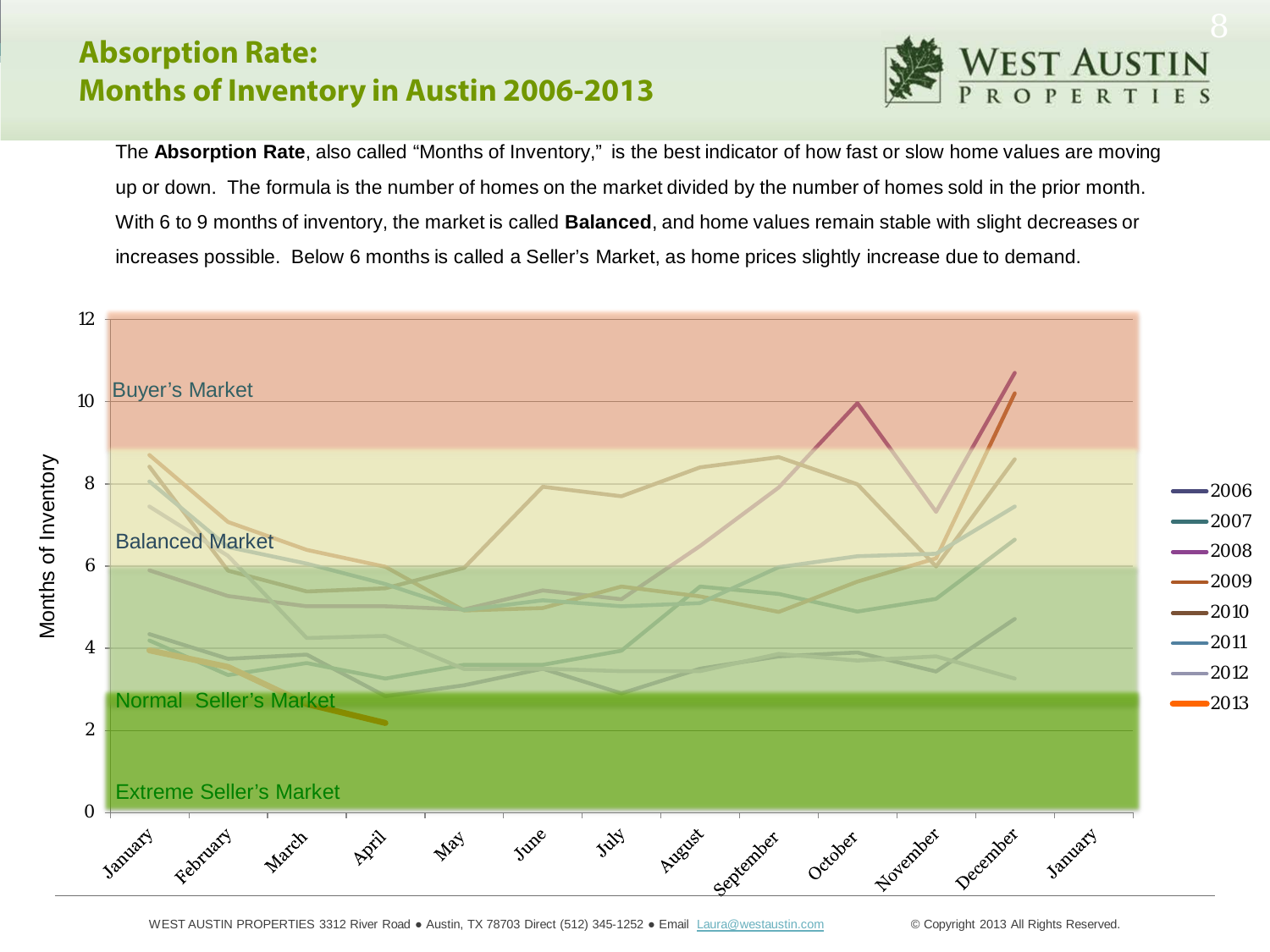### **Mortgage Rates - 13 Year Summary**



We monitor interest rates because they directly affect buying power. The higher the rate, the more it costs for a buyer to buy. When interest rates rise, it has the same effect as a seller raising his price and fewer homes sell because mortgage payments are higher. Conversely, when rates decrease more buyers qualify to purchase and home sales usually increase. The chart below tracks mortgage rates for the past 12 years. As you can see, mortgage rates are at close to their lowest levels.

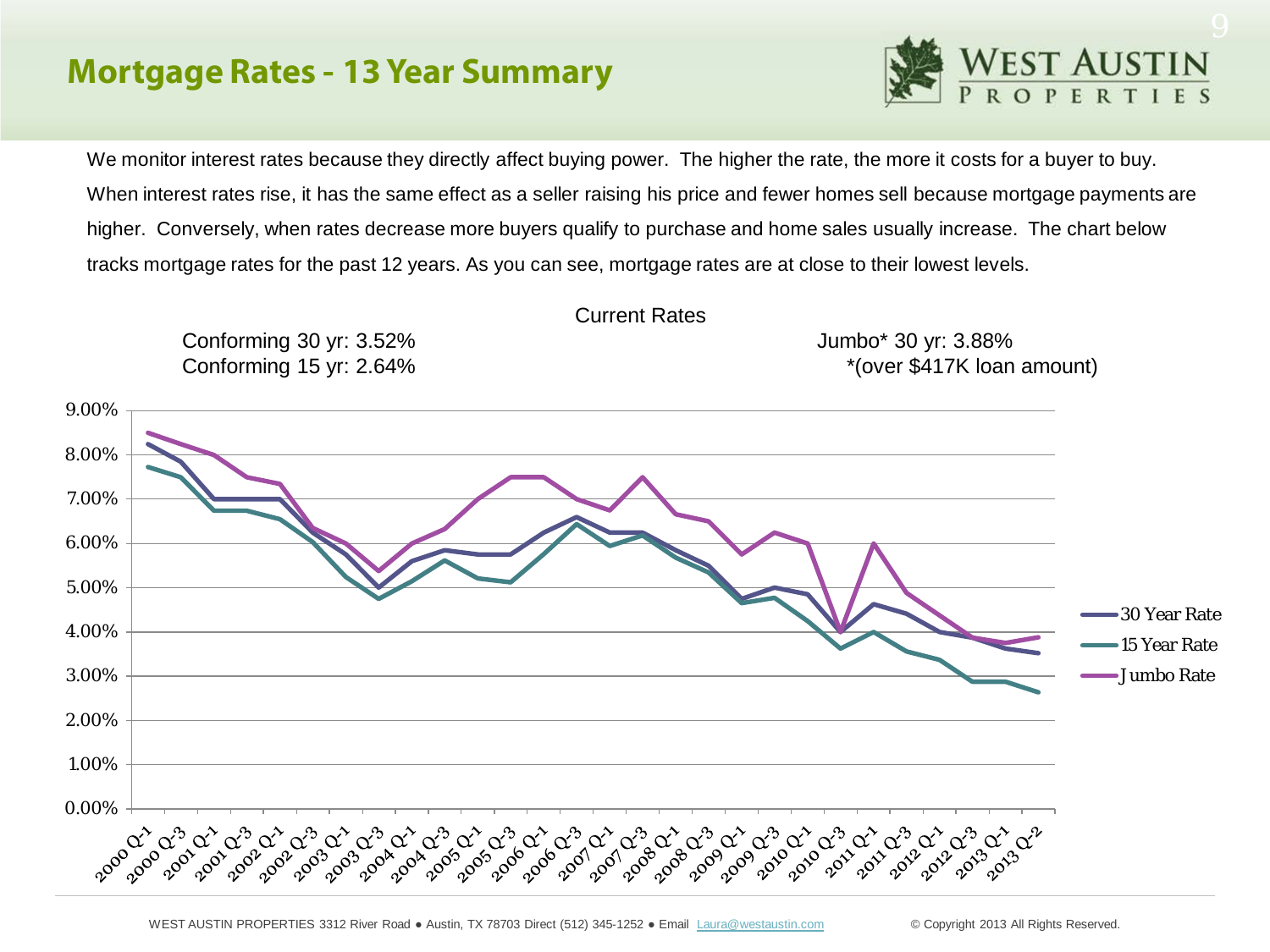

The chart above follows the trend of average and median sales price per year. Last month the average sales price was \$313,424. The median sold price was \$230,000 last month. The average sales price in March is up 12.6% and the median sales price is  $\mu$   $7\%$  from one year ago. 8

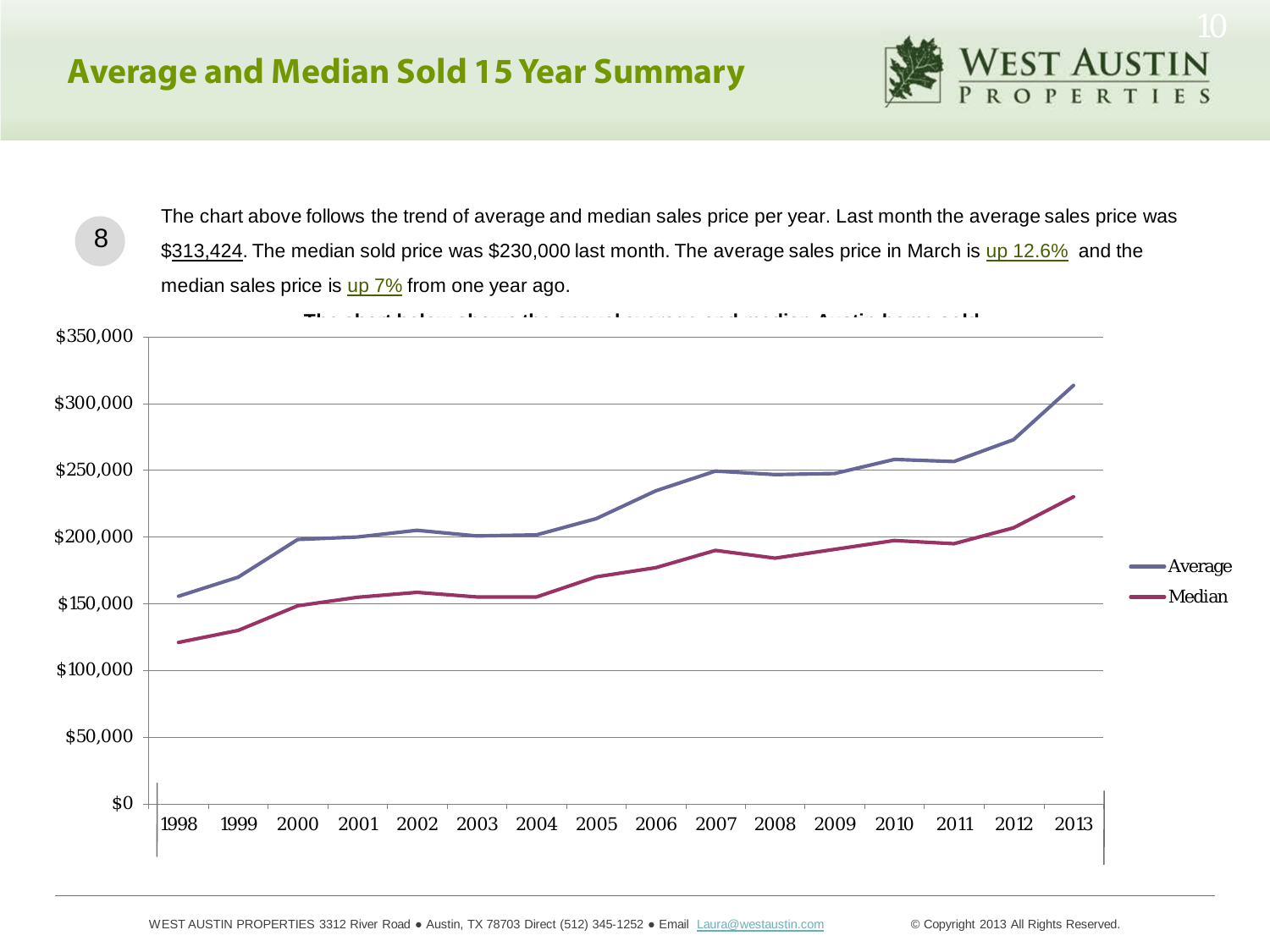## **Average Days on Market 2006-2013**

9



Of the homes that sold last month, the average amount of days they had been on the market was 49 days. This is 27% fewer days than a year ago.